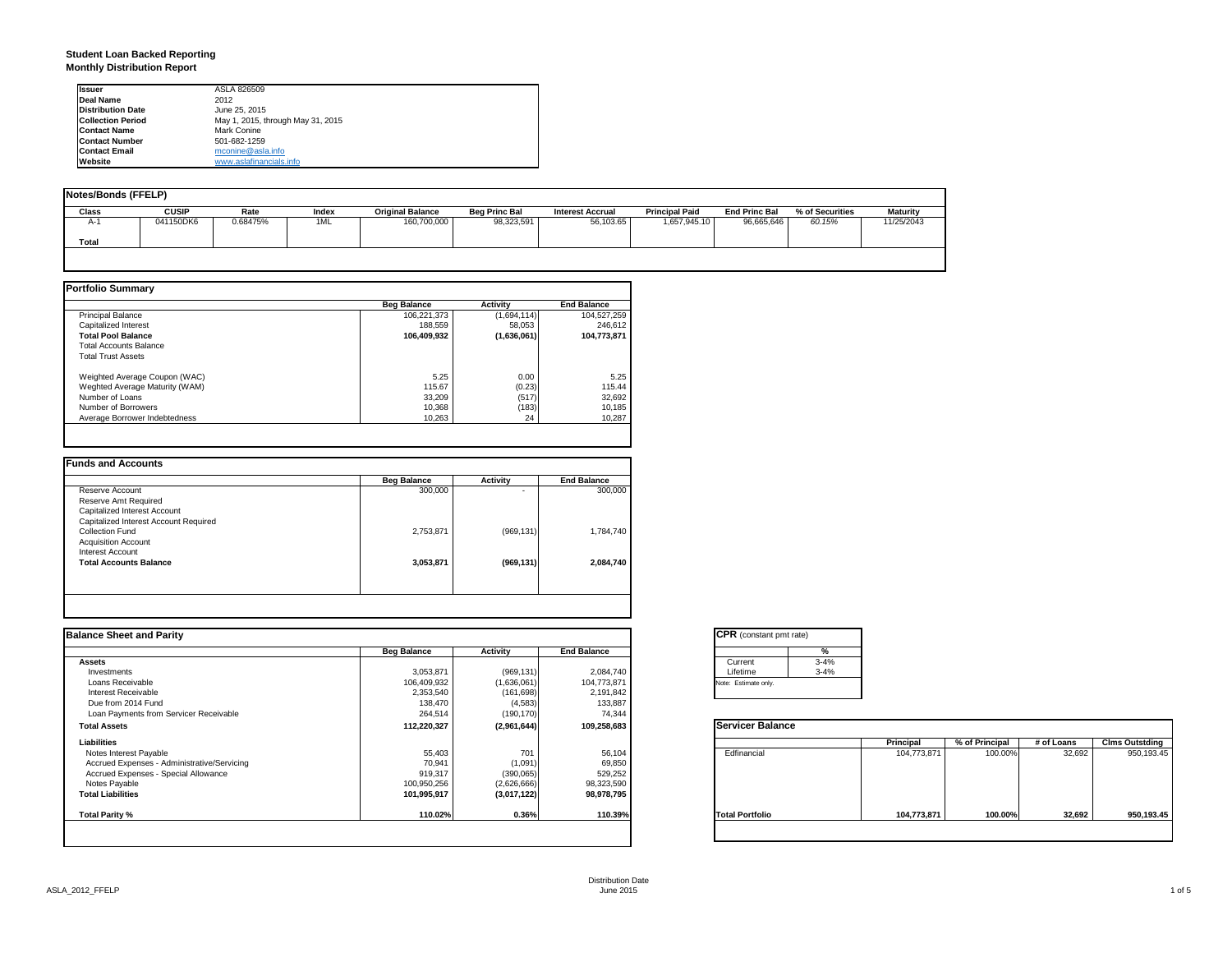### **Student Loan Backed Reporting Monthly Distribution Report**

|                         | # of Loans |        | Principal   |              | % of Principal |        | <b>WAC</b> |        | <b>WARM</b> |        |
|-------------------------|------------|--------|-------------|--------------|----------------|--------|------------|--------|-------------|--------|
|                         | Beginning  | Ending | Beginning   | Ending       | Beginning      | Ending | Beginning  | Ending | Beginning   | Ending |
| In School               | 495        | 420    | 1,601,940   | 1,367,512    | 1.51%          | 1.31%  | 5.54       | 5.56   | 119.36      | 119.42 |
| Grace                   | 156        | 199    | 499,741     | 646,089      | 0.47%          | 0.62%  | 5.52       | 5.52   | 117.42      | 118.39 |
| Repayment               |            |        |             |              |                |        |            |        |             |        |
| Current                 | 19,439     | 19,097 | 57,032,332  | 56,195,411   | 53.60%         | 53.63% | 5.33       | 5.35   | 118.70      | 118.23 |
| 31-60 Days Delinquent   | 913        | 1,088  | 3,272,056   | 3,779,292    | 3.07%          | 3.61%  | 5.47       | 5.18   | 119.07      | 115.97 |
| 61-90 Days Delinquent   | 566        | 592    | 2,057,214   | 2,255,000    | 1.93%          | 2.15%  | 5.51       | 5.52   | 110.49      | 116.22 |
| 91-120 Days Delingent   | 481        | 448    | 1,654,283   | 1,689,395    | 1.55%          | 1.61%  | 5.16       | 5.46   | 112.69      | 114.59 |
| 121-180 Days Delinquent | 825        | 814    | 2,912,609   | 2,768,700    | 2.74%          | 2.64%  | 5.34       | 5.25   | 115.99      | 109.42 |
| 181-270 Days Delinquent | 509        | 597    | 1,782,641   | 2,073,083    | 1.68%          | 1.98%  | 5.63       | 5.52   | 121.44      | 115.49 |
| 271+ Days Delinquent    | 267        | 199    | 1,032,781   | 705,204      | 0.97%          | 0.67%  | 5.34       | 5.19   | 111.53      | 113.67 |
| <b>Total Repayment</b>  | 23,000     | 22,835 | 69,743,916  | 69,466,085   | 65.54%         | 66.30% | 5.35       | 5.35   | 118.18      | 117.47 |
| Forbearance             | 3,957      | 4,076  | 16,030,763  | 16,228,266   | 15.07%         | 15.49% | 5.36       | 5.37   | 119.07      | 120.80 |
| Deferment               | 5,407      | 4,931  | 17,862,433  | 16, 163, 527 | 16.79%         | 15.43% | 5.33       | 5.32   | 116.02      | 115.75 |
| Claims in Progress      | 194        | 231    | 671,139     | 902,393      | 0.63%          | 0.86%  | 5.19       | 5.46   | 116.21      | 113.92 |
| <b>Claims Denied</b>    |            |        |             |              |                |        |            |        |             |        |
| <b>Total Portfolio</b>  | 33,209     | 32,692 | 106,409,932 | 104,773,871  | 100%           | 100%   | 5.35       | 5.35   | 117.95      | 117.72 |

|                                     |           | # of Loans |            | <b>Principal</b> |           | % of Principal | <b>WAC</b> |        | <b>WARM</b> |        |
|-------------------------------------|-----------|------------|------------|------------------|-----------|----------------|------------|--------|-------------|--------|
|                                     | Beainnina | Endina     | Beginning  | Ending           | Beginning | Endina         | Beginning  | Endina | Beginning   | Ending |
| Current                             | 19,439    | 19,097     | 57,032,332 | 56,195,411       | 81.77%    | 80.90%         | 5.33       | 5.35   | 118.70      | 118.23 |
| 31-60 Days Delinquent               | 913       | 1,088      | 3,272,056  | 3,779,292        | 4.69%     | 5.44%          | 5.47       | 5.18   | 119.07      | 115.97 |
| 61-90 Days Delinquent               | 566       | 592        | 2,057,214  | 2,255,000        | 2.95%     | 3.25%          | 5.51       | 5.52   | 110.49      | 116.22 |
| 91-120 Days Delingent               | 481       | 448        | 1,654,283  | 1,689,395        | 2.37%     | 2.43%          | 5.16       | 5.46   | 112.69      | 114.59 |
| 121-180 Days Delinquent             | 825       | 814        | 2,912,609  | 2,768,700        | 4.18%     | 3.99%          | 5.34       | 5.25   | 115.99      | 109.42 |
| 181-270 Days Delinquent             | 509       | 597        | 1,782,641  | 2,073,083        | 2.56%     | 2.98%          | 5.63       | 5.52   | 121.44      | 115.49 |
| 271+ Days Delinquent                | 267       | 199        | 1,032,781  | 705.204          | 1.48%     | 1.02%          | 5.34       | 5.19   | 111.53      | 113.67 |
| <b>Total Portfolio in Repayment</b> | 23,000    | 22,835     | 69,743,916 | 69,466,085       | 100.00%   | 100.00%        | 5.35       | 5.35   | 118.18      | 117.47 |

| Portfolio by Loan Type           |                  |        |             |             |                |         |                  |        |             |        |
|----------------------------------|------------------|--------|-------------|-------------|----------------|---------|------------------|--------|-------------|--------|
|                                  | # of Loans       |        | Principal   |             | % of Principal |         | <b>WAC</b>       |        | <b>WARM</b> |        |
|                                  | <b>Beginning</b> | Ending | Beginning   | Endina      | Beainnina      | Endina  | <b>Beginning</b> | Ending | Beginning   | Ending |
| Subsidized Consolidation Loans   |                  |        |             |             |                |         |                  |        |             |        |
| Unsubsidized Consolidation Loans |                  |        |             |             |                |         |                  |        |             |        |
| Subsidized Stafford Loans        | 18,581           | 18,292 | 49,137,639  | 48,308,105  | 46.18%         | 46.11%  | 5.19             | 5.20   | 114.22      | 113.97 |
| Unsubsidized Stafford Loans      | 13,579           | 13,384 | 53,457,761  | 52,740,869  | 50.24%         | 50.34%  | 5.31             | 5.31   | 123.29      | 123.05 |
| PLUS/GradPLUS Loans              | 1,049            | 1,016  | 3,814,531   | 3,724,897   | 3.58%          | 3.56%   | 7.97             | 7.97   | 91.22       | 90.95  |
| <b>SLS Loans</b>                 |                  |        |             |             |                |         |                  |        |             |        |
| <b>Total Portfolio</b>           | 33,209           | 32,692 | 106,409,932 | 104,773,871 | 100.00%        | 100.00% | 5.35             | 5.35   | 117.95      | 117.72 |

|                                            |                  | # of Loans |                  | <b>Principal</b> |           | % of Principal |           | <b>WAC</b> |           | <b>WARM</b> |  |
|--------------------------------------------|------------------|------------|------------------|------------------|-----------|----------------|-----------|------------|-----------|-------------|--|
|                                            | <b>Beginning</b> | Ending     | <b>Beginning</b> | Endina           | Beginning | Ending         | Beginning | Ending     | Beginning | Ending      |  |
| Graduate / 4-Year Loans                    | 25,674           | 25,297     | 86,034,218       | 84,695,417       | 80.85%    | 80.84%         | 5.35      | 5.35       | 119.16    | 118.87      |  |
| 2-Year Loans                               | 6,877            | 6,765      | 18,864,650       | 18,641,181       | 17.73%    | 17.79%         | 5.37      | 5.37       | 113.02    | 113.05      |  |
| Proprietary / Technical / Vocational Loans | 656              | 628        | 1,508,879        | 1,435,162        | 1.42%     | 1.37%          | 5.32      | 5.35       | 111.07    | 110.86      |  |
| Unknown (Consolidation) Loans              |                  |            |                  |                  |           |                |           |            |           |             |  |
| Other Loans                                |                  |            | 2.184            | 2.110            | 0.002%    | 0.002%         | 6.80      | 6.80       | 106.85    | 109.32      |  |
| <b>Total Portfolio</b>                     | 33,209           | 32,692     | 106,409,932      | 104,773,871      | 100.00%   | 100.00%        | 5.35      | 5.35       | 117.95    | 117.72      |  |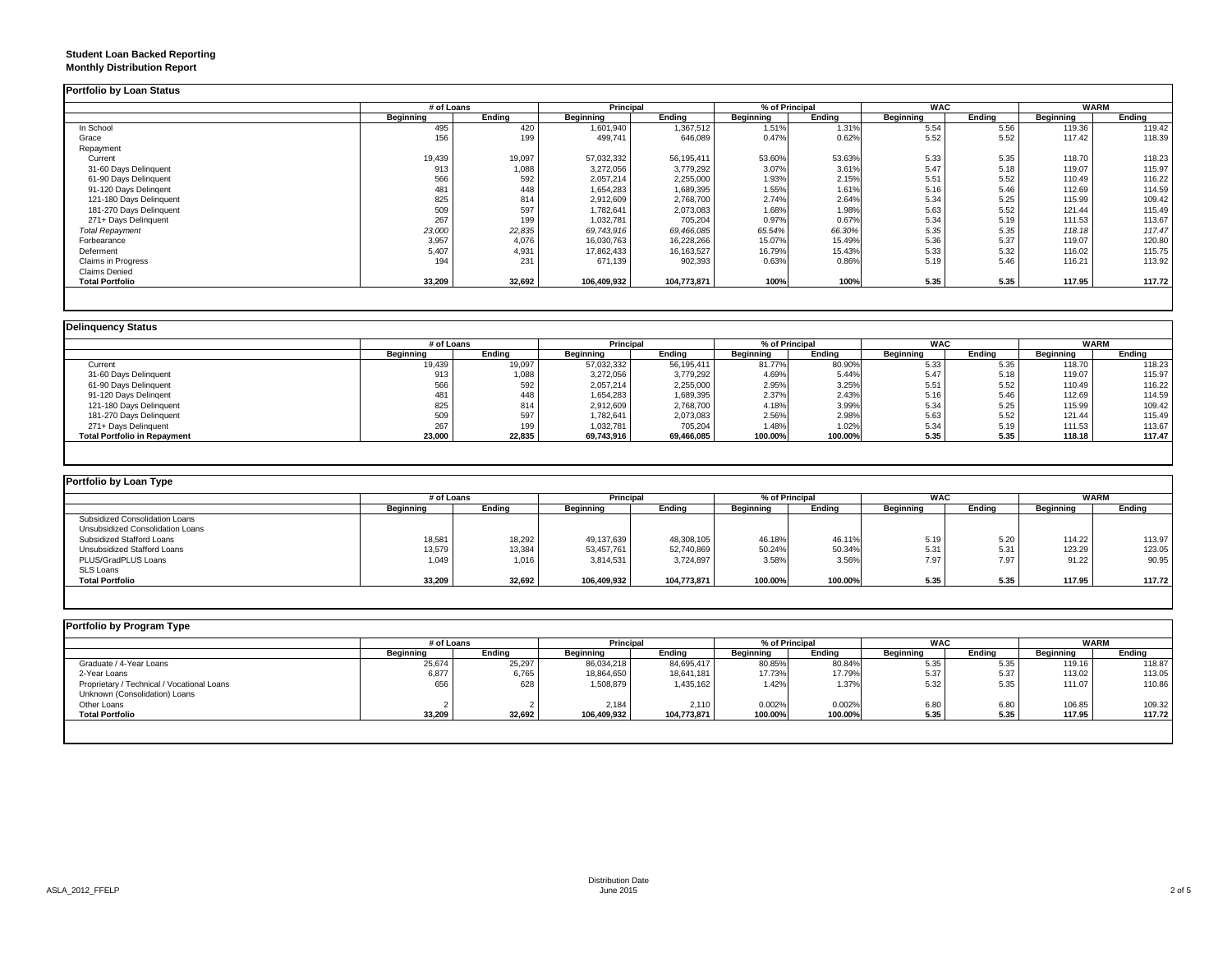| <b>Distribution Date</b> | 2015<br>June 25.                  |  |
|--------------------------|-----------------------------------|--|
| <b>Collection Period</b> | May 1, 2015, through May 31, 2015 |  |

# **Collection Activity**

| <b>Collection Account</b>                                                                    | as of 5/31/2015 |
|----------------------------------------------------------------------------------------------|-----------------|
| Beginning Balance - May 1, 2015                                                              | 2,753,871       |
| <b>Collection Amount Received</b>                                                            | 2,251,033       |
| Recoveries                                                                                   |                 |
| <b>Reserve Account</b>                                                                       |                 |
| <b>Excess of Required Reserve Account</b>                                                    |                 |
| Interest on Investment Earnings                                                              | 185             |
| Capitalized Interest Account (after a stepdown or release date)                              |                 |
| Payments from Guarantor                                                                      |                 |
| Transfer from 2010 Collection Fund for correction of error                                   |                 |
| Required repurchases                                                                         |                 |
| Special Allowance Payable to Department of Education                                         |                 |
| <b>Consolidation Rebate Fees</b>                                                             |                 |
| Transfer from Capitalized Interest Fund                                                      |                 |
| Principal payments, interest payments, administration fees, servicing fees, and trustee fees | (2,753,871)     |
| Transfer to Department Rebate Fund                                                           | (466, 478)      |
| <b>Total Available Funds</b>                                                                 | 1,784,740       |
|                                                                                              |                 |
|                                                                                              |                 |

| <b>Fees Due for Current Period</b> | as of 5/31/2015 |
|------------------------------------|-----------------|
| Indenture Trustee Fees             | 841.25          |
| <b>Servicing Fees</b>              | 61,119          |
| <b>Administration Fees</b>         | 8,731           |
| Late Fees                          |                 |
| <b>Other Fees</b>                  |                 |
| <b>Total Fees</b>                  | 70.691.25       |

| Cumulative Default Rate                                                                             | as of 5/31/2015 |
|-----------------------------------------------------------------------------------------------------|-----------------|
| Current Period Defaults (\$)                                                                        | 378,322.54      |
| Cumulative Defaults (\$)                                                                            | 23,752,326.14   |
| Cumulative Default (% of original pool balance)                                                     | 14.79%          |
| Cumulative Default (% of cumulative entered repayment balance) <sup>a</sup>                         | 23.11%          |
| Current Period Payments (Recoveries) from Guarantor (\$)                                            | 525,707.03      |
| Current Period Borrower Recoveries (\$)                                                             | n/a             |
| Cumulative Recoveries (\$) <sup>b</sup>                                                             | \$22,180,776.95 |
| <b>Cumulative Recovery Rate (%)</b>                                                                 | 93.38%          |
| Cumulative Net Loss Rate (%)                                                                        | 0.98%           |
| Servicer Reject Rate (FFELP) (%)                                                                    |                 |
| Cumulative Servicer Reject Rate (FFELP) (%)                                                         |                 |
| Repayment balance includes all repayment loans with the exception of balances in claim status<br>a) |                 |
| b)<br>Cumulative Recoveries includes 97% of claims in progress balances                             |                 |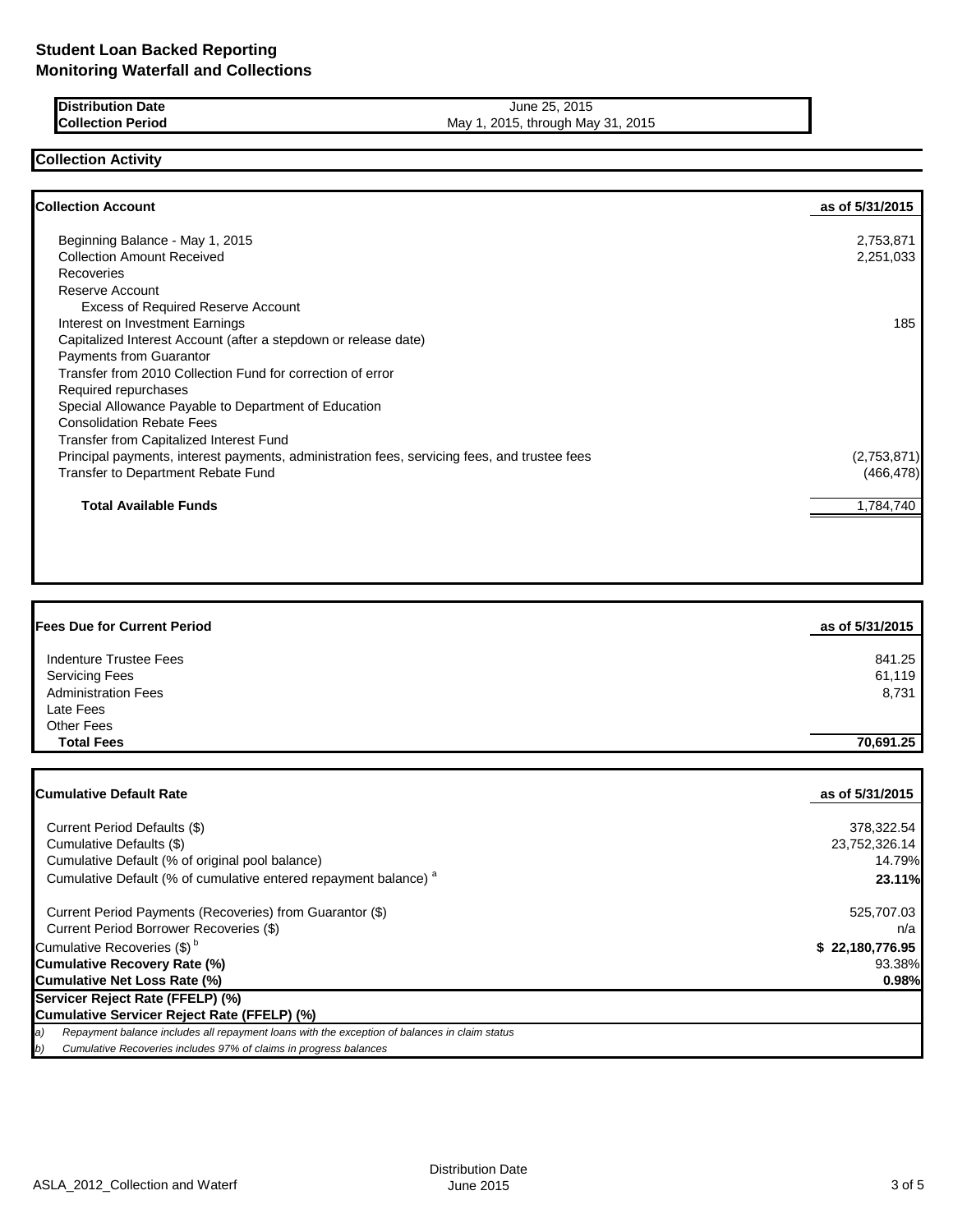| <b>Waterfall for Distribution</b>                                                         | <b>Amount Due</b> | <b>Amount Remaining</b> |
|-------------------------------------------------------------------------------------------|-------------------|-------------------------|
| <b>Total Available Funds</b>                                                              |                   | 1,784,740               |
| <b>First:</b> Payments required under any Joint Sharing Agreement                         |                   |                         |
| <b>Second: Trustee Fees</b>                                                               | 841.25            | 1,783,899               |
| <b>Third:</b> Servicing Fees and Backup Servicing Fees                                    | 61,119            | 1,722,780               |
| <b>Fourth: Administration Fees</b>                                                        | 8,731             | 1,714,049               |
| <b>Fifth: Noteholder Interest</b>                                                         | 56,103.65         | 1,657,945               |
| Sixth: Reinstate the balance of the Reserve Fund up to the Specified Reserve Fund Balance |                   |                         |
| Seventh: Noteholder Principal, until paid in full                                         | 1,657,945.10      | 0                       |
|                                                                                           |                   |                         |

| <b>Principal and Interest Distributions</b> | Class A-1    |
|---------------------------------------------|--------------|
| Monthly Interest Due                        | 56,103.65    |
| Monthly Interest Paid                       | 56,103.65    |
| <b>Interest Shortfall</b>                   |              |
| Interest Carryover Due                      | 0            |
| Interest Carryover Paid                     | 0            |
| Interest Carryover                          | $\Omega$     |
| Monthly Principal Distribution Amount       | 1,657,945.10 |
| Monthly Principal Paid                      | 1,657,945.10 |
| Shortfall                                   |              |
| <b>Total Distribution Amount</b>            | 1,714,048.75 |
|                                             |              |